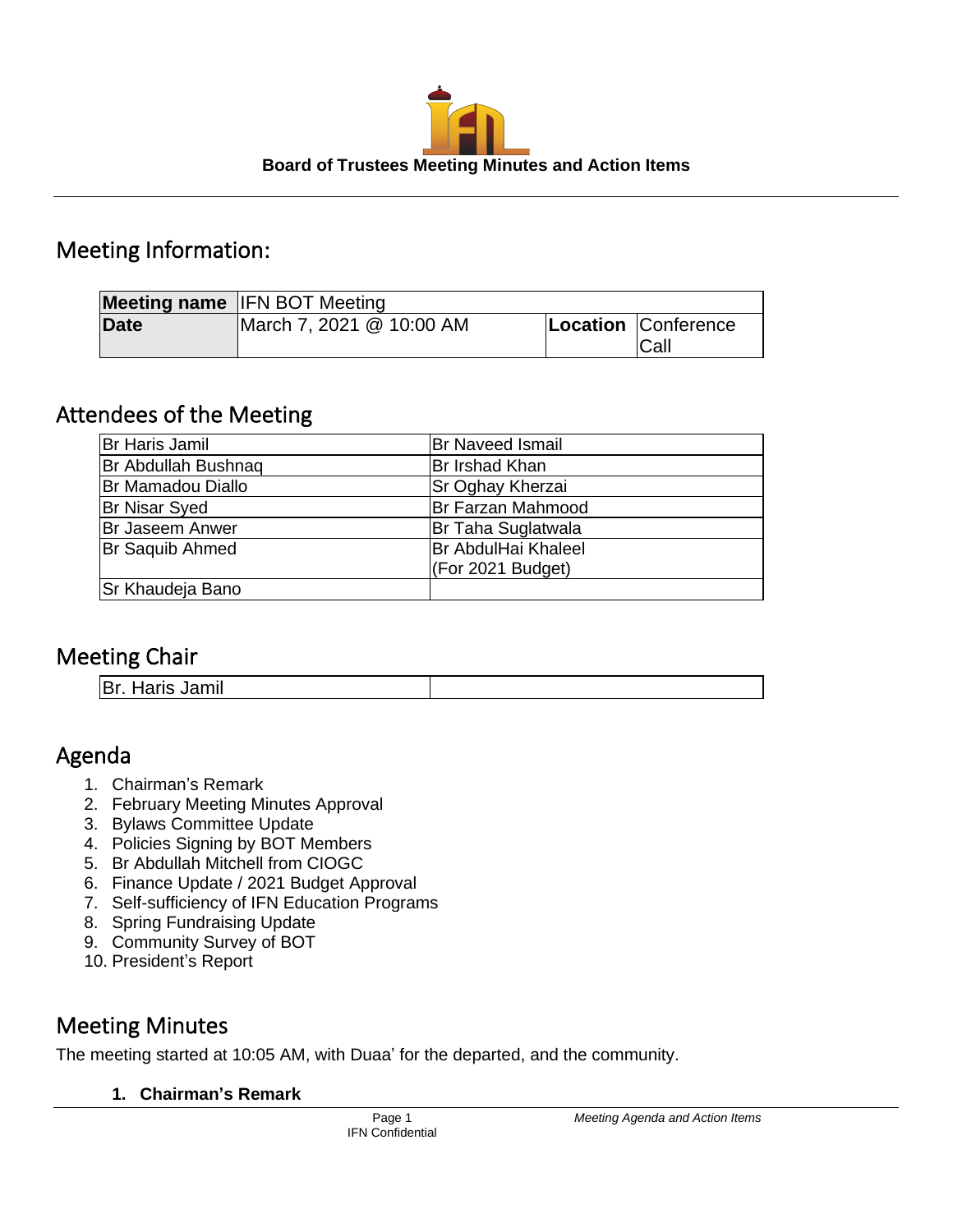

The Chairman reminded board members that we will review and pass the budget today. He thanked the board member for completing the policies documents that we will be signing. He reiterated that the EC President will be the IFN representative in CIOGC, with the BOT Chairman as alternate second representative.

### **2. February Meeting Minutes Approval**

**Motion**: The motion to approve the February meeting minutes was moved and seconded. **There were no objections**. **Motion approved**.

### **3. Bylaws Committee Update**

*Highlights:*

"We have been meeting weekly every Tuesday. The work has been divided among the members and I would say 70% of it is complete. We are working with the EC Secretary to schedule an EC/BOT review. The youth are involved in this process. We should be done by 4/12/2021."

"Here's our execution plan:

- 1. Internal working committee
	- All to send redlines 75% complete.
	- Review changes in next meeting Discussions to be held to reconcile all comments and come to common agreement on each item in the next meeting on 3/9.
- 2. Board/EC Workshop
	- Send bylaws to Board/EC to review and redline Target date is 3/7.
	- Schedule workshop to review the redlines 3/28 and 4/4.
	- Decide on date for joint workshop Target date is 6/12 to wrap up.
	- Publish Plan.
- 3. Youth
	- Identify youth participants with input from YM, YMS, YC.
	- Explain how they can get community service hours for serving non-profit organization.
- 4. Community
	- Send letter to community first."

"Can we add comments to other things not covered?"

"Absolutely."

"For the community reach-out, are there planned surveys or town halls?"

"We will do both."

"We should only be reaching out to IFN members."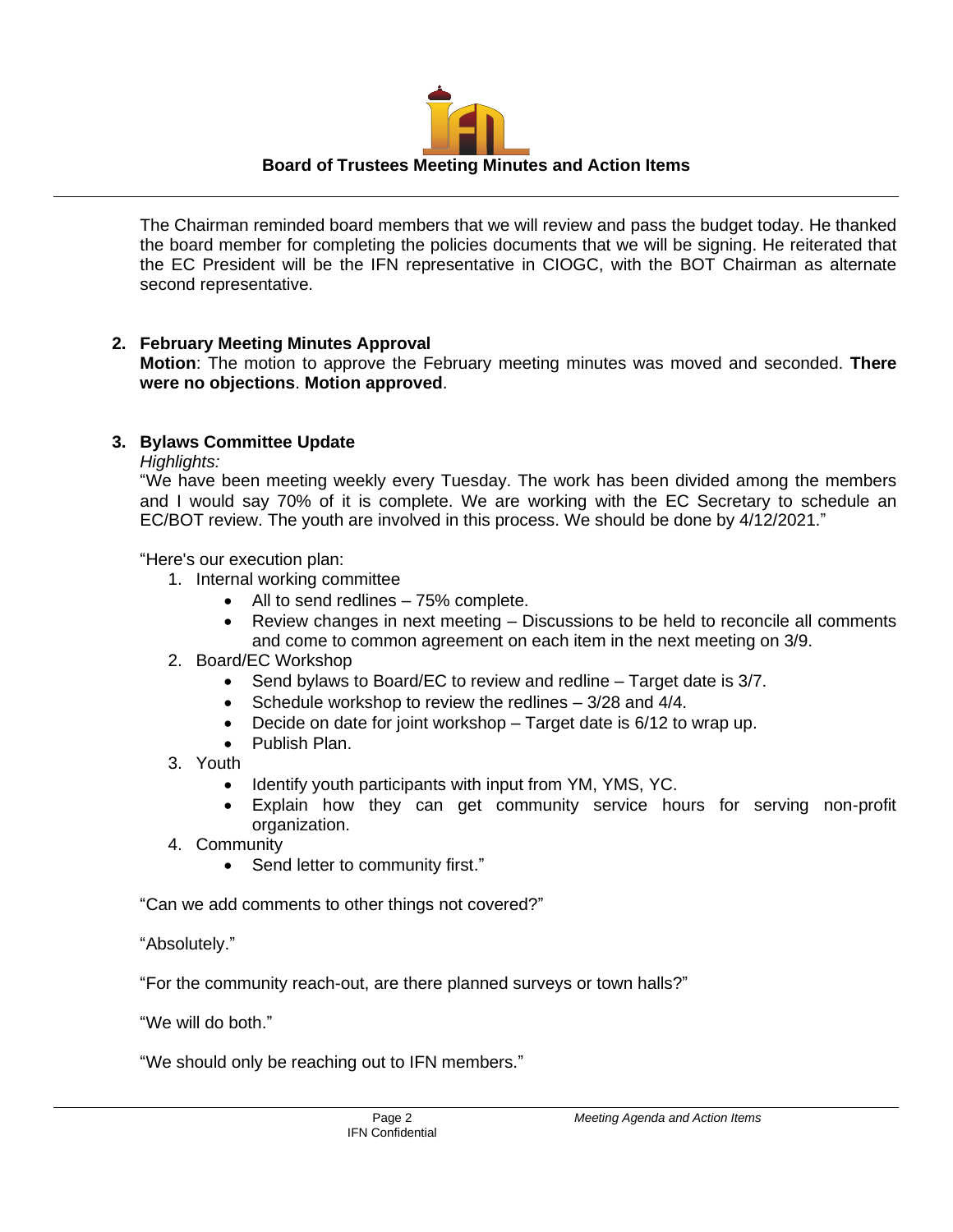

"What are the key bylaws updates you are considering?"

"High level, we are reviewing the following contentious areas: Membership Dates, BOT Tenures, and Youth Advocacy."

"Are you looking for BOT feedback before general feedback? Are the documents going be edited online or offline?"

"We will recommend doing an offline feedback, so we do not influence each other via our comments."

#### **4. Policies Signing by BOT Members**

"Please read all the policy documents, read the acknowledgment page, sign it, and drop it at the office by 3/15."

### **5. CIOGC Presentation**

#### *Highlights:*

"Thank you for allowing us to come and share with you an important initiative, the DEI (Diversity, Equity, Inclusion) Resolution. These are core values we live up to and demonstrate in our communities. We are here to share these with you and request your support."

"Why are we here? By 2022 we would like to increase the diversity of our governing board by 33%."

*[CIOGC went through the DEI Resolution presentation.]*

"We are asking for an IFN board member who will work with CIOGC toward implementing the DEI Resolution."

"Does CIOGC have any resources to help marginalized communities?"

"Yes. We look at external resources and adapt them internally."

"We attended the Muslim Anti-Racism Training through the Collaborative Community Initiative (CCI). Is there any similar training that CIOGC is offering?"

"Yes, we are offering this type of training on an ongoing basis."

"IFN is already represented in CIOGC. Do you think we need another member involved in this effort?"

"It's up to your organization, but I would recommend a person committed to moving the needle forward and in a position of leadership."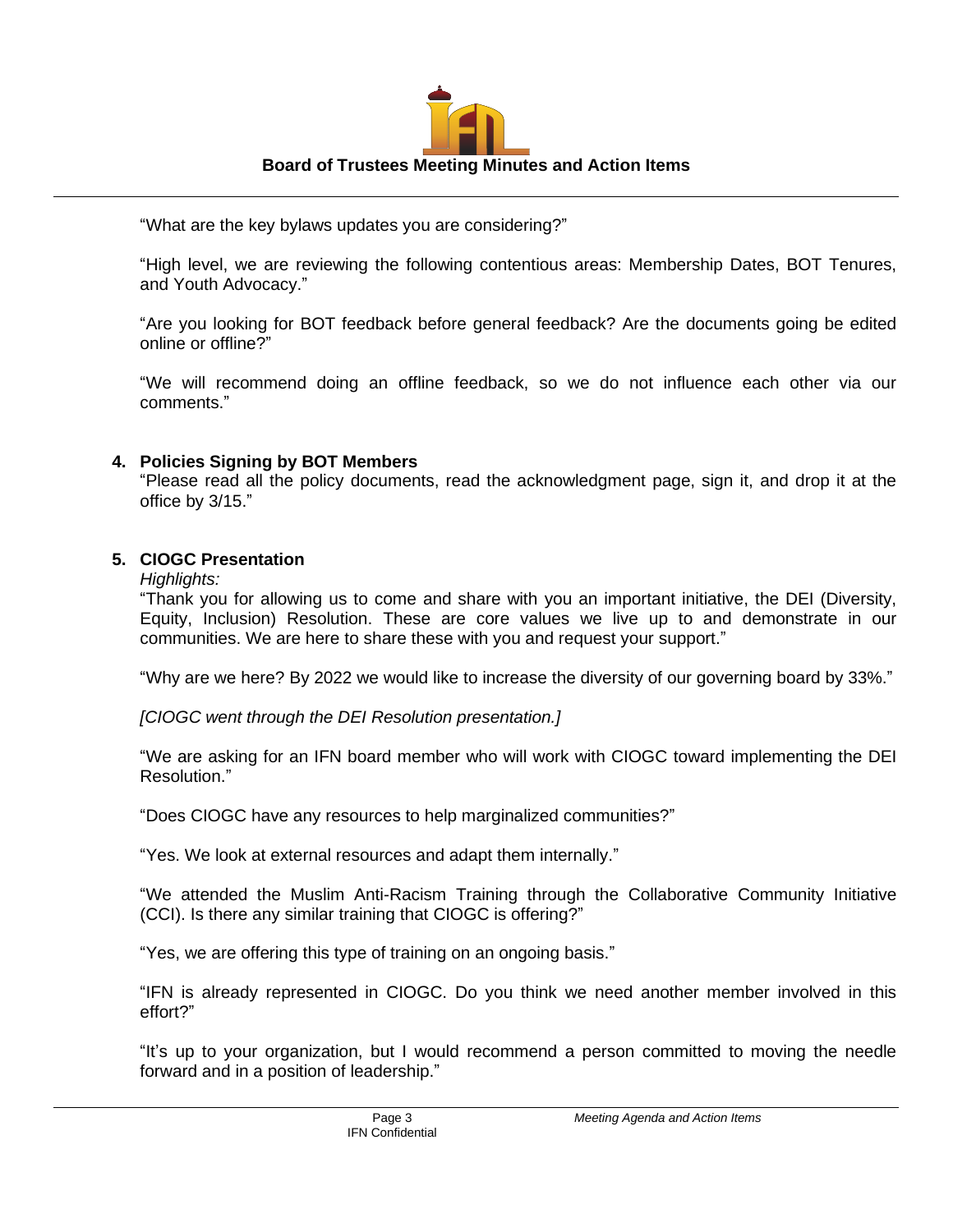

#### **6. Finance Update / 2021 Budget Approval** *Highlights:*

|                                             | <b>Budget</b>  | <b>Budget</b> | <b>Budget</b> |
|---------------------------------------------|----------------|---------------|---------------|
|                                             | FY 2019        | FY 2020       | FY 2021       |
|                                             |                |               |               |
|                                             |                |               |               |
| <b>Building Operations</b>                  | 176,500        | 176,500       | 144,200       |
| <b>Utilities</b>                            | 56,000         | 56,000        | 53,000        |
| Security                                    | 46,500         | 46,500        | 23,500        |
| Cleaning                                    | 36,000         | 36,000        | 24,000        |
| Maintenance                                 | 24,000         | 24,000        | 24,000        |
| <b>Others</b>                               | 14,000         | 14,000        | 19,700        |
|                                             |                |               |               |
| <b>School Program Expenditures</b>          | 149,000        | 149,500       | 150,500       |
| <b>Quran Academy Expenses</b>               | 102,000        | 102,000       | 110,000       |
| <b>Sunday School Expense</b>                | 45,000         | 45,000        | 40,000        |
| <b>Summer Program</b>                       | ٠              |               |               |
| <b>HSYC Program</b>                         | $\overline{a}$ |               |               |
| <b>Muhsen Program</b>                       | 2,000          | 2,500         | 500           |
|                                             |                |               |               |
| <b>Events &amp; Activities Expenditures</b> | 67,000         | 72,500        | 64,000        |
| Ramadan Expense                             | 30,000         | 30,000        | 30,000        |
| Eid-Al-Fitr                                 | 5,000          | 5,000         | 5,000         |
| Eid-Al-Adha                                 | 5,000          | 5,000         | 5,000         |
| Calendar                                    | 4,000          | 3,500         | 3,500         |
| Interfaith                                  | 2,500          | 2,500         | 2,000         |
| <b>Fund raising</b>                         |                |               | 5,000         |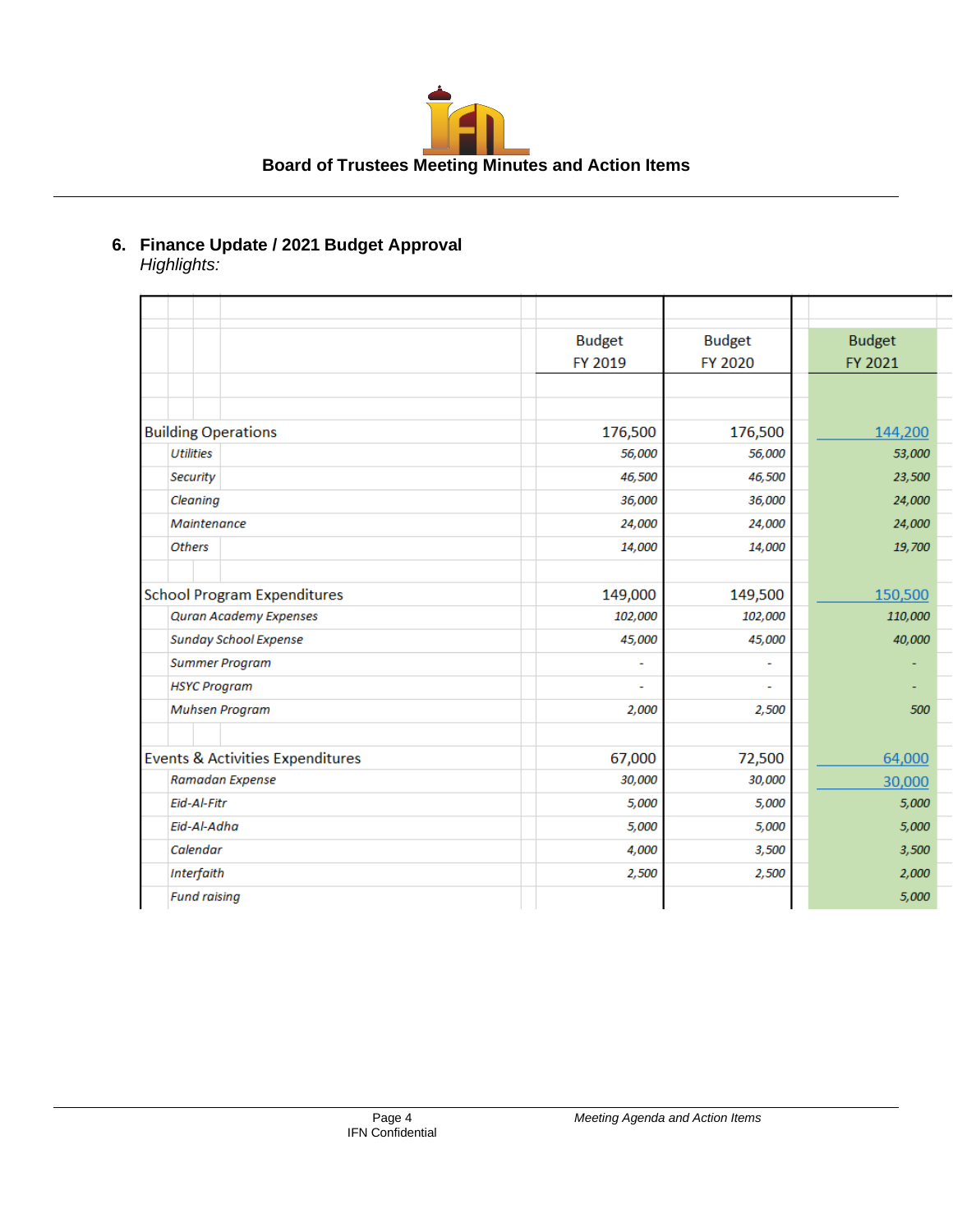

| <b>Others</b>                                              | 20,500  | 26,500  | 13,500  |
|------------------------------------------------------------|---------|---------|---------|
|                                                            |         |         |         |
| Administrative                                             | 53,000  | 59,000  | 56,300  |
| Fees                                                       | 24,000  | 22,000  | 22,000  |
| <b>Temporary Help</b>                                      | 20,000  | 28,000  | 20,000  |
| <b>Others</b>                                              | 9,000   | 9,000   | 14,300  |
|                                                            |         |         |         |
| Payroll (Imam's Salary)                                    | 75,000  | 77,500  | 77,500  |
|                                                            |         |         |         |
| <b>Total Budgeted Expense</b>                              | 520,500 | 535,000 | 492,500 |
|                                                            |         |         |         |
| <b>Additional Budget Requests</b>                          |         |         |         |
| <b>Strategic Planning</b>                                  |         |         |         |
| Education                                                  |         | 2,400   | 2,400   |
| Religious                                                  |         | 13,200  | 13,200  |
|                                                            |         |         |         |
| <b>Total Budgeted Expense Including Strategic Planning</b> | 520,500 | 550,600 | 508,100 |
| <b>One-time Budget</b>                                     |         |         |         |
| Security                                                   |         | 30,000  |         |
|                                                            |         |         |         |
| <b>Total Budget for 2021</b>                               |         | 580,600 | 508,100 |

"The only change is the increase in the Ramadan line item by \$2,000 (total now is \$30,000); and another \$2,000 for our volunteers (Annual Volunteer Event)."

"Why is the increase in Ramadan line item similar to 2019, the pre-COVID year?"

"This is mostly due to special cleaning expenses for the Masjid because of COVID."

"I would like to clarify that donations during Ramadan also cover most expenses of Ramadan, is that correct?"

"Those are mostly for Iftar and Suhur, not for cleaning expenses."

**Motion**: The motion to approve the proposed 2021 IFN budget as presented today 3/7/2021 to the board with a total of \$508,100 was moved and seconded. **There were no objections**. **Motion approved**.

*Finance Section*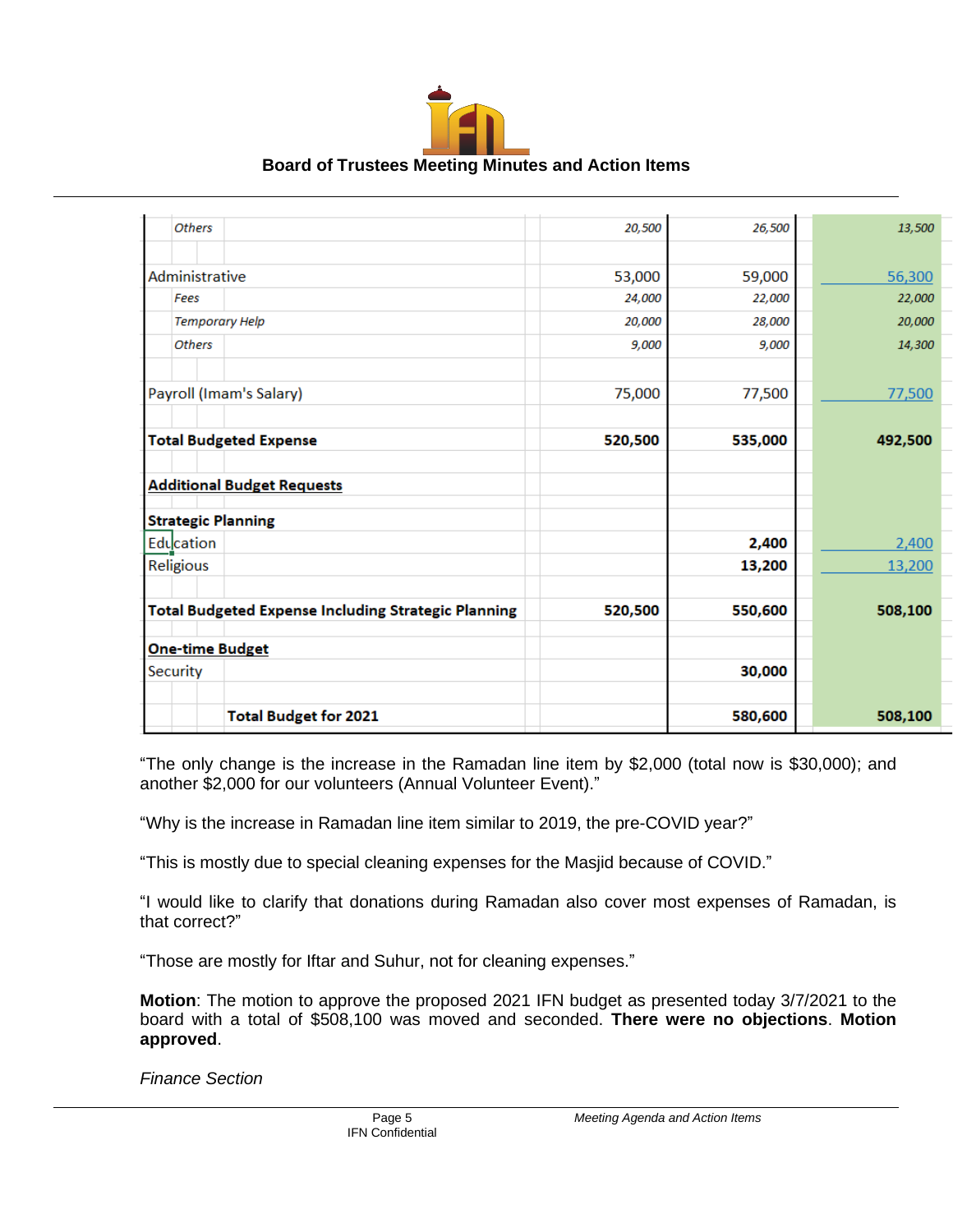

| Expenses                                         |                                 |  |
|--------------------------------------------------|---------------------------------|--|
|                                                  | As of Feb 28, 2021              |  |
|                                                  | <b>IFN Operational Expenses</b> |  |
| Total Budget Proposed Feb 2021                   | \$508,100                       |  |
|                                                  |                                 |  |
|                                                  |                                 |  |
| Year end 2020 Actual                             | \$390,074                       |  |
|                                                  |                                 |  |
|                                                  |                                 |  |
| <b>Capital Phase-I Expenses</b>                  |                                 |  |
| <b>Contracted Amount for Phase I</b>             | \$330,000                       |  |
| Amount spent from Inception till<br>Feb 28, 2021 | \$113,634                       |  |
| Cash in Bank (Restricted) Feb 28,<br>2021        | \$130,175                       |  |
| Pledges to be collected Feb 14, 21'              | \$17,300 (\$75,151 Pledged)     |  |
|                                                  |                                 |  |

We still have a shortfall for the Capital Project, around \$68,000 as of today (not \$75,151 as on the slide) even after collecting the remaining \$17,300.

Investments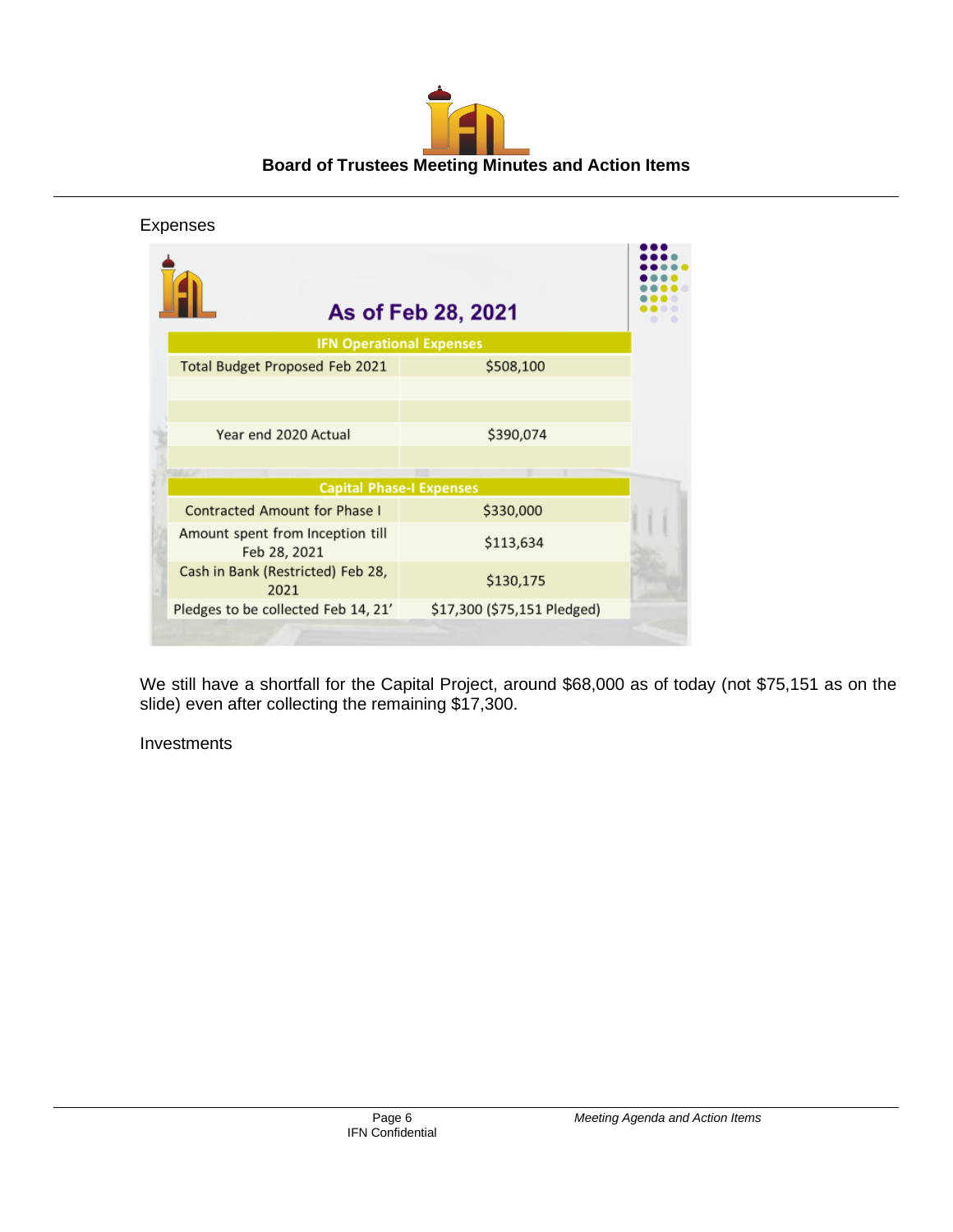

| <b>Investment Update</b>                                                |                        |  |
|-------------------------------------------------------------------------|------------------------|--|
| <b>IFN Reserve Fund Reported Quarterly</b>                              |                        |  |
| Total Cash in Bank (Dec 31, 2020)                                       | \$906,523              |  |
| Less - Restricted Funds (Dec 31, '20)<br>Less - One year Expenses (Est) | \$380,815<br>\$350,000 |  |
| Net Available for Investment                                            | \$175,708              |  |
| <b>NAIT Investment as of Feb 28</b>                                     |                        |  |
|                                                                         |                        |  |
| Transferred to NAIT ICCF Fund<br>Inception to date                      | \$425,000              |  |
| Net asset value in NAIT ICCF Fund                                       | \$450,894              |  |

| <b>IFN Endowment Fund as of Mar 5</b>                          |           |  |
|----------------------------------------------------------------|-----------|--|
| Cash in Bank                                                   | \$307,390 |  |
| Transferred to SP (Sharia Portfolio)<br>from inception to date | \$400,010 |  |
| Net asset value in SP                                          | \$434,572 |  |
|                                                                |           |  |
|                                                                |           |  |
|                                                                |           |  |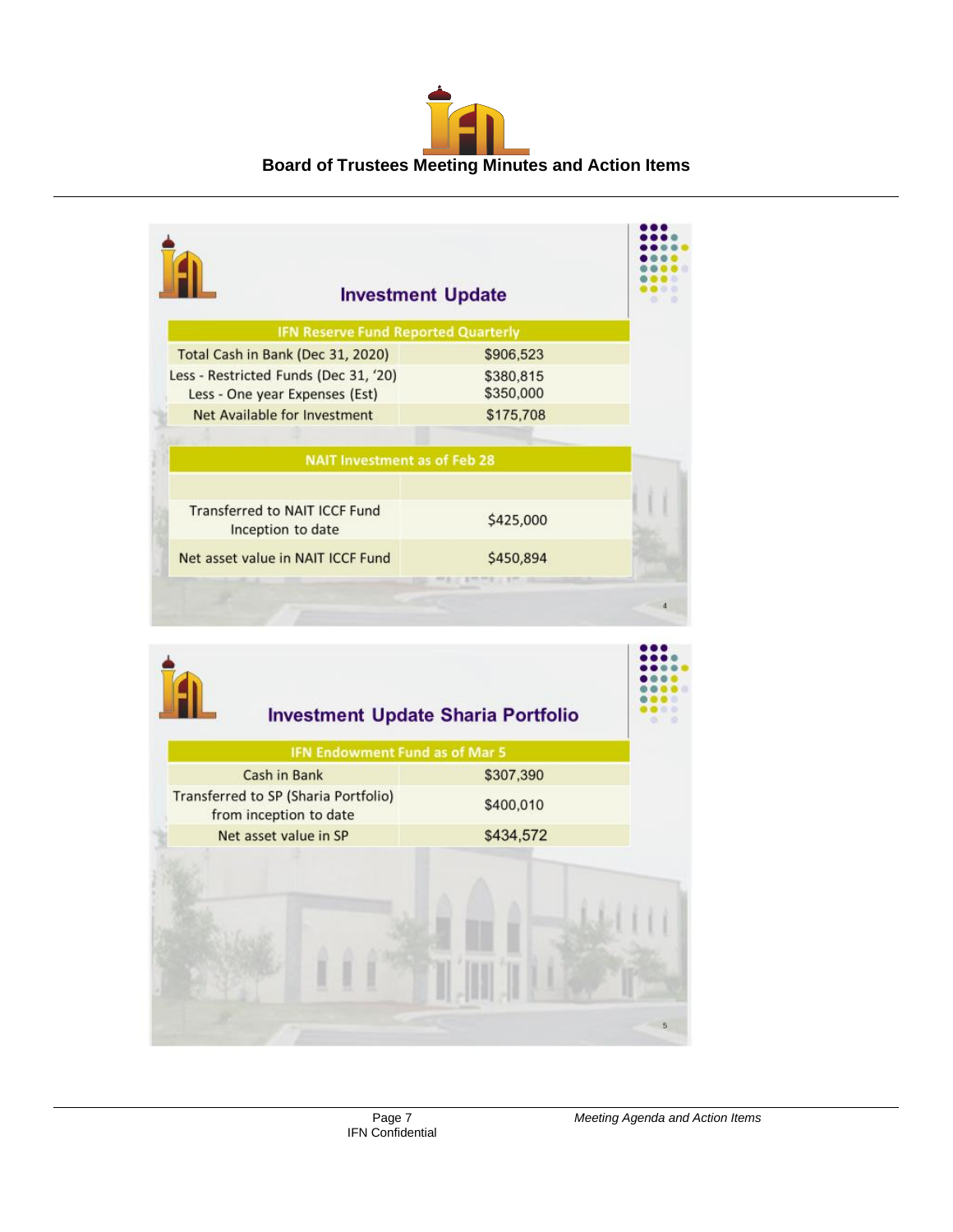

|                           | SP Investment Update Mar 5 2021 |                        |                         |                        |               |                  |                     |
|---------------------------|---------------------------------|------------------------|-------------------------|------------------------|---------------|------------------|---------------------|
| <b>Net Worth</b>          | View Details                    | Performance            |                         |                        |               |                  | <b>View Details</b> |
| Expand   Collapse         |                                 |                        | Cumulative Contribution | <b>C</b> Total Balance |               |                  |                     |
| <b>Assets</b>             | \$434,572.26                    | \$600,000              |                         |                        |               |                  |                     |
| + Investment Accounts     | \$434,572.26                    |                        |                         |                        |               |                  |                     |
| <b>Bank Accounts</b>      | \$0.00                          | \$500,000              |                         |                        |               |                  |                     |
| <b>Custom Assets</b>      | \$0.00                          | \$400,000<br>\$300,000 |                         |                        |               |                  | <br>                |
| <b>Liabilities</b>        | \$0.00                          | \$200,000              |                         |                        | $\epsilon$    | <br><b>Human</b> |                     |
| <b>Credit Cards</b>       | \$0.00                          |                        |                         | 3111111111             |               |                  |                     |
| Loans                     | \$0.00                          | \$100,000              |                         |                        |               |                  |                     |
| <b>Custom Liabilities</b> | \$0.00                          | \$0                    | JAN '20                 | APR '20                | <b>JUL 20</b> | OCT 20           | <b>JAN 21</b>       |

The month of February has seen a decline for Sharia Portfolio, but we are still in positive territory.

Tax Forms: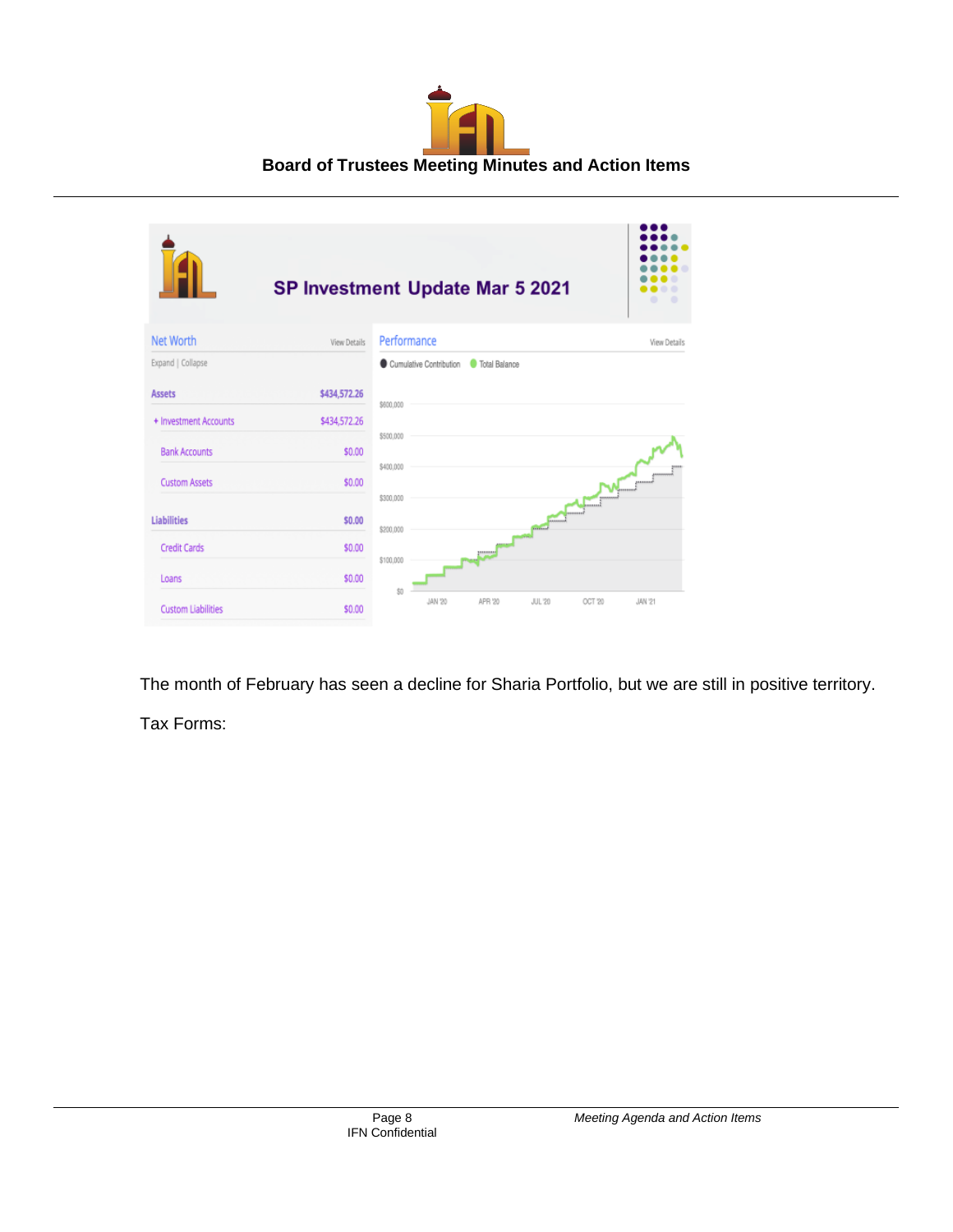

|                                                                                                        | <b>Tax Forms and Dates</b>                                                                           |  |  |
|--------------------------------------------------------------------------------------------------------|------------------------------------------------------------------------------------------------------|--|--|
|                                                                                                        | IFN – All filings are current                                                                        |  |  |
| Fed 941 for Employers                                                                                  | Quarterly Fed Tax return (Due Jan 51,                                                                |  |  |
| IL 941 for Employers                                                                                   | Quarterly IL Tax return (Due Jan 3.,                                                                 |  |  |
| Payroll Taxes IL501<br>W2 (Sec of State)<br>W3 (SSA)<br>Form 1096 & 1099<br>Sec of State Annual Report | Due by 15 of following month<br>Jan 31 $\bullet$<br>N/A since e-filing<br>Jan 31 $\bullet$<br>Aug 31 |  |  |
| <b>IFN Endowment Fund</b>                                                                              |                                                                                                      |  |  |
| Fed 990 for 2020                                                                                       | <b>May 15</b>                                                                                        |  |  |
| IL AG990 for 2020                                                                                      | June 30                                                                                              |  |  |
| Sec of State Annual Report                                                                             | Aug 31                                                                                               |  |  |

#### *Discussions*

"Would the \$68,000 have to be raised by the Fall?"

"If Phase 1 is to complete by year-end, yes."

"What is the nature of the remaining \$17,300? Is it recurring or uncollected payments?"

"It's a mixture of both."

## **7. Self-sufficiency of IFN Education Program**

#### *Highlights:*

"As you know because of the COVID pandemic, enrollment is down in our schools (Sunday School and Quran Academy). The plan is the Director of the Academy is going to talk to the community twice a month to promote the Quran Academy. We hope that once things are back to normal, we would have higher enrollment."

"Do we know what is the minimum number of students to fully support the Academy?

"At this moment we don't know. We need to calculate and find out what is the minimum number."

"We need two things here: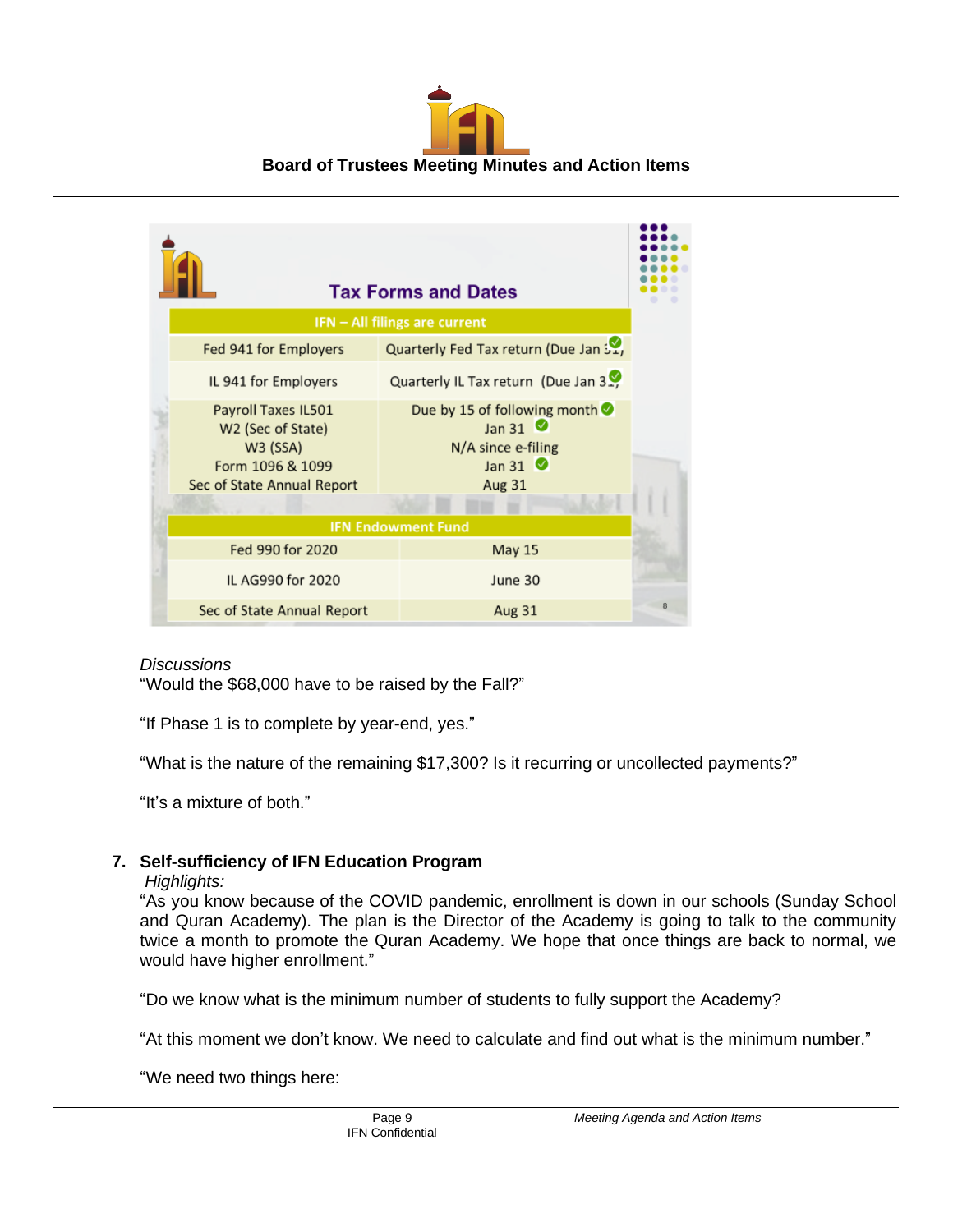

- 1. Find what is this minimum number of students to make the Academy self-sufficient.
- 2. Decide how to approach the Academy's funding overall, compared to other education program."

"We need to put a strategy in place as we have vested interested in this program. I see the cost has gone up while revenue is down. There should be a plan in place, benchmarked regularly, maybe quarterly."

"We will brainstorm with our leads on how to make this program successful."

## **Action Item**:

• BOT and EC to work with leads on recommendations for how the Quran Academy program can be made sustainable. Present those recommendations at our next board meeting in April.

# **8. Spring Fundraising Update**

*Highlights:*

# **Action Item**:

• BOT to work with IFN IT to create a 30-second video on our website to showcase our project and request funds.

# **9. Community Survey of BOT**

## *Highlights:*

"I shared the draft survey with the board members. There are three sections in the survey. Please look at the sections and send me feedback."

"What is the timeline?"

"We want to publish it with the BOT Quarterly Update. At a minimum, we should publish it twice a year."

# **10. President's Report**

*Highlights:*

- Religious Committee on Ramadan Prep:
	- o Shorten time in the Masjid.
	- o Limit Tarawih to 8 Rak'aat.
	- o Should complete the whole thing in one hour.
	- $\circ$  Discussions ongoing on whether two Tarawih sessions should take place.

"Is there any plan for some people outdoor?"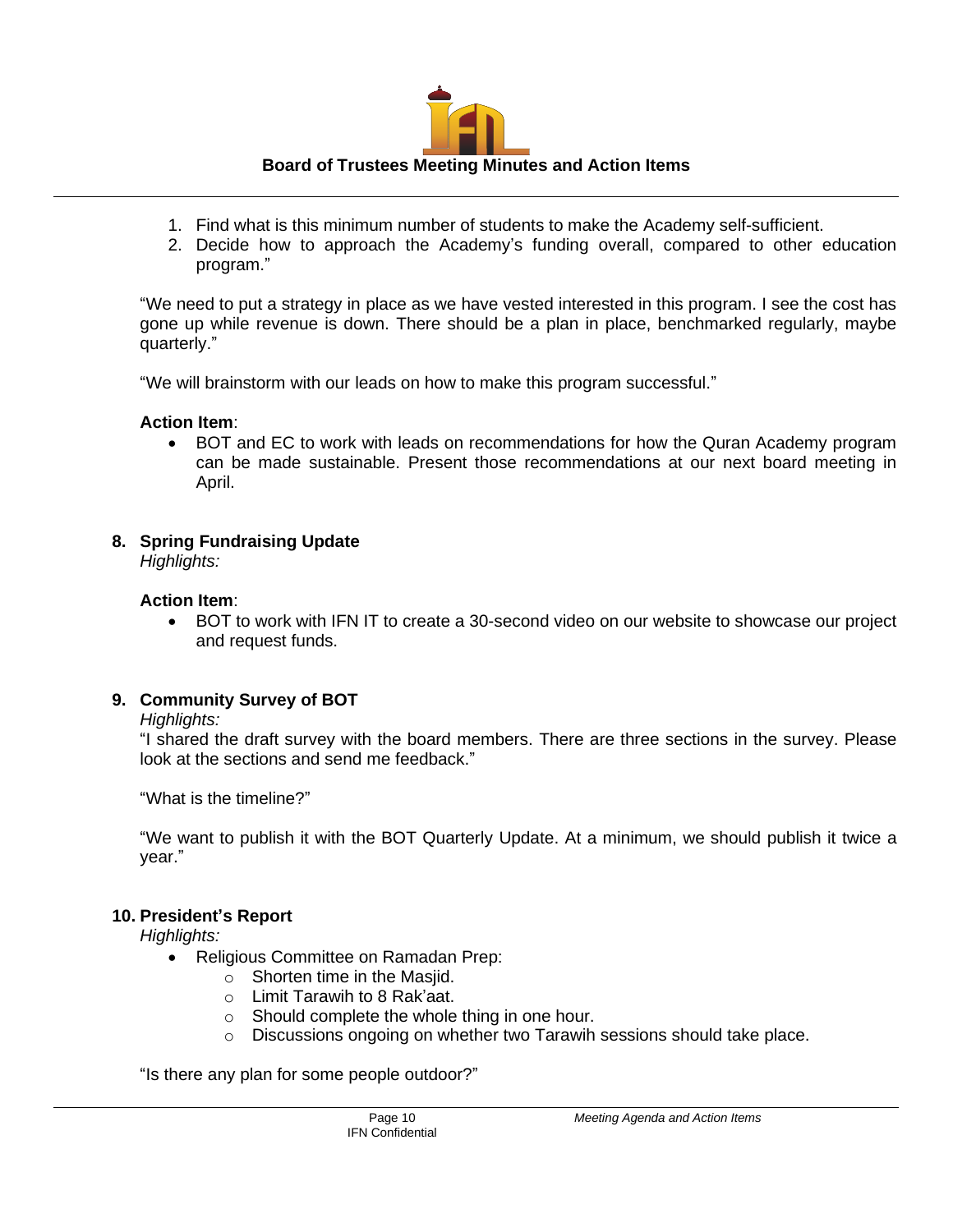

"We are discussing but have not decided yet."

"Are there accommodations for women and children?"

"Yes, we will set something up upstairs for Sisters and children."

"Will you have any events outside for Eid?"

"That is also in discussion."

"We must be careful in our attempt to fit as many people as possible. If Jumua, which is a Fardh Salah, is limited to 120 people, we should limit Tarawih, which is a Sunnah Salah, at the same number. We should also limit Iftar to people who had relied on the Masjid for that, perhaps through a drive-through. I also second the idea of accommodating women at the Masjid. Lastly, we need to dedicate an entrance for women and ensure men are not blocking that entrance."

- Sunday School
	- $\circ$  Some competitions (Qiraat, Memorization, Quiz, etc.) are being held online, starting today, and continuing.
- IT Training
	- o HSYC has started sessions and will continue.
- Quran Academy
	- o One student will be completing memorization soon, and a couple more later in the year.
- Women's Advocacy
	- o Training held, along with the Care Team.
- Care Team
	- o Birthday Club: will send cards to those who choose to participate.
- Free Food Distribution
	- o Held last month and many families participated.
- COVID Testing
	- o Held on every weekend in the last month (February).

"An electrician will be coming next week to take look at the chandelier."

"Did everybody receive the first vaccination shot for COVID? Is anyone missing?"

"I am not aware of anyone missing."

"If we can get demographic data of who in our community is 65 and over and where they are, we at CIOGC are working on a mobile vaccination unit."

"Did the email for vaccination go only to a specific group?"